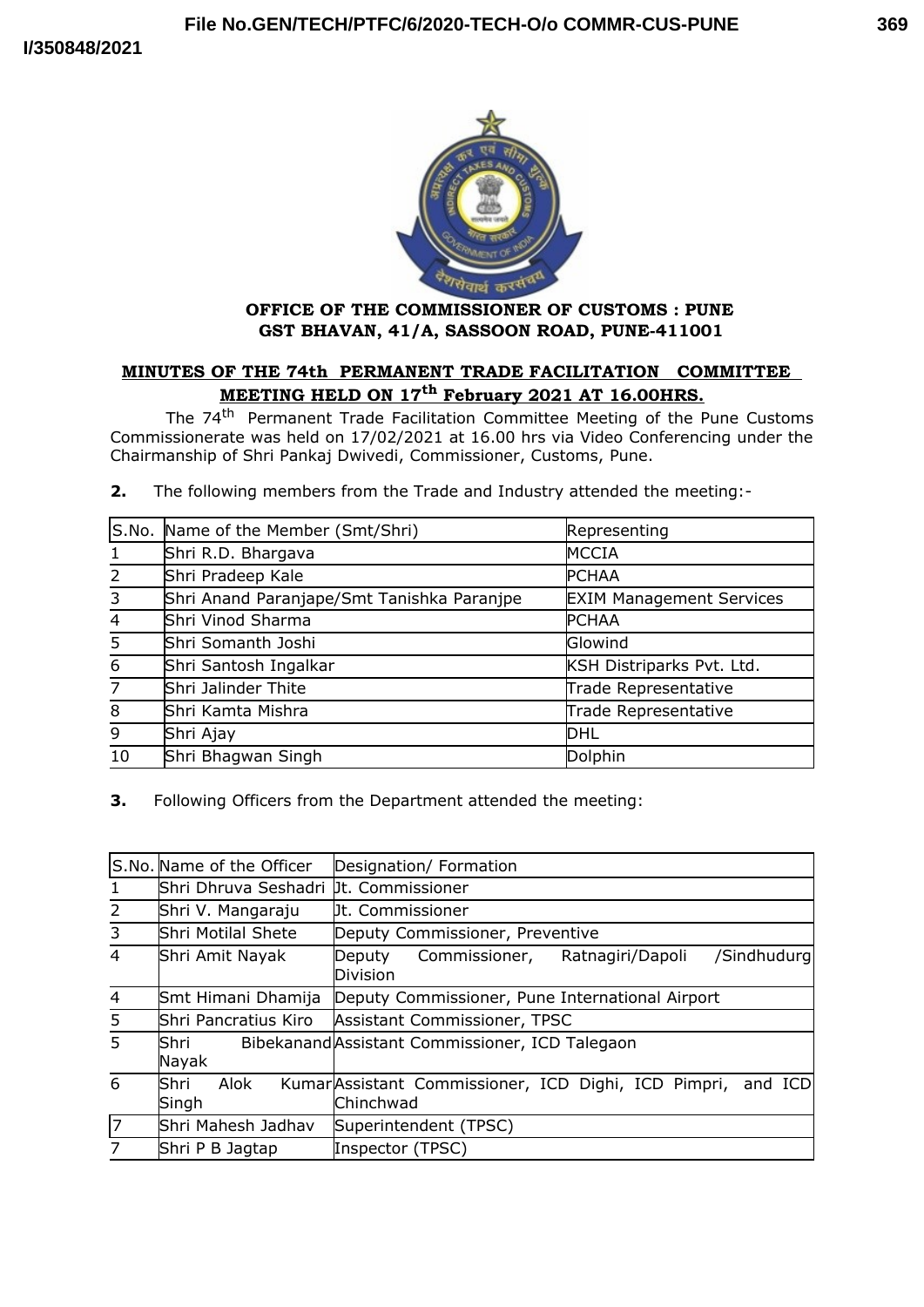**4**. The Chairman welcomed all the PTFC members and departmental officers present in the meeting via Video Conferencing.

**5.** Shri Pancratius Kiro, Asstt. Commissioner (TPSC), welcomed all the members.

6. Shri Dhruva Seshadri, Jt. Commissioner introduced with trade members and discussed the points mentioned in the Agenda raised by Trade.

> Point 1:- Shri Anand Paranjpe, Exim Management had submitted his point regarding A.D. code registration. In Pune Commissionerate port code is different and in JNCH port code is same, hence 38 or more CFS' are covered under one registration. Therefore, he has requested that if the same procedure will be followed in Pune, then it is more simple for the Trade/assessees. If Pune Customs shift the "EDI registration" to "EDI Customs headquarter Pune" then the same can be used for all 5 ICDs which are registered under Pune Customs. Alternatively, the EDI department of Customs Pune has to register them to all ICDs and sharing the documents to Preventive. It will save time and process if the exporter contact will be shared and verification will be online process.

> Further he has discussed about review of the P.N.37/2020 para no.6 regarding first time import verification part. He has raised a query that whether the Customs broker has to go and register themselves or when he will register as a first time exporter to ICD they will have to register. If ICD wants then they can send to Preventive Section, but need clear directions as to whether it is mandatory or if it is to be sent or not, is the choice of A.C./D.C. of respective ICDs.

> On this point Shri Dhruva Seshadri, Jt. Commissioner assured that the department will look in to the issue and will see if any changes in the Public Notices are warranted.

> Point 2:- Shri Vinod Sharma, Best Agencies discussed about the Public Notice pertaining to first time importer verification. He said that, in case of manufacturer importer, he has to give intimation regarding where he is filing the Bill of entry and the respective ICD will forward the same to Headquarters. And the manufacturer does not have with him the permission from the SIIB for examination error. Presently even the manufacturer also need the NOC to be taken from SIIB.

> Secondly, he submitted that in some cases, the container had already reached at the ICD and after that it takes 6 to 7 days for registration and examination and getting permission. So he has requested that, if the importer is a manufacturer importer, then intimation should be accepted, and if he is a trader then SIIB can examine the goods as per their norms.

> > Shri Pankaj Dwivedi, Commissioner Customs responded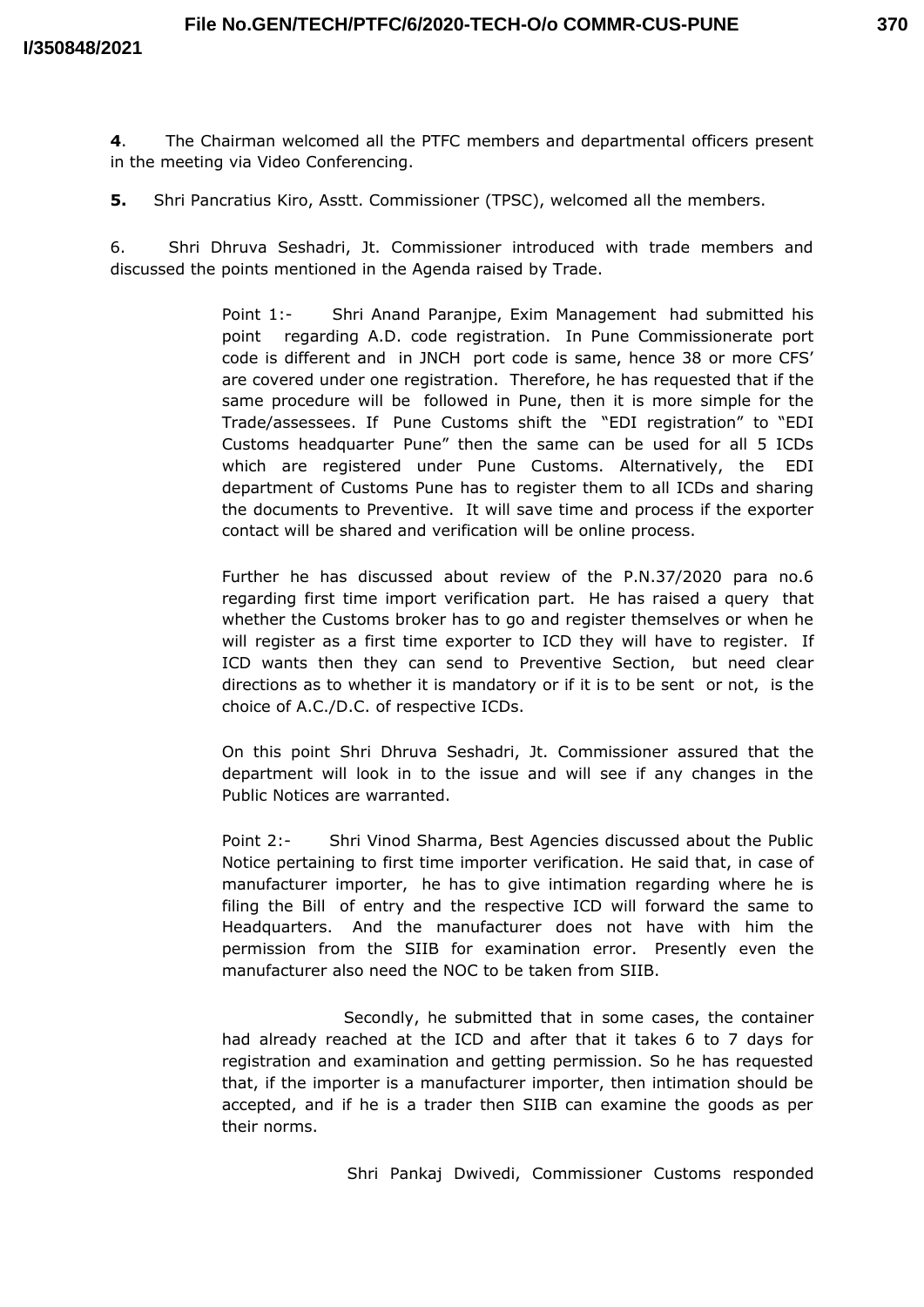that, the procedure related to first time importers will be examined and changed if required. As regards A.D. code registration, it was informed that the situation in JNCH and in Pune Customs is different. However, Pune Customs will see its feasibility in the System and if it is feasible in the System, then the reference will be made with the Board, and if there is any possibility then the department will try for it.

Point 3: Shri Pradeep Kale, Customs House Agents Association, Pune present his point regarding delay in generation of the LEO/Gate pass of shipping bills. He informed that, sometimes it takes 4 Hours. The operation staff and Custodian staff are required to wait till Shipping Bill or Gate Pass gets generated and then only Container or CBT can move out of ICD. The same should generated immediately as soon as the LEO is given by the Customs Officer.

Shri Dhruva Seshadri, Jt. Commissioner, informed that the department will take up the issue with Directorate of Systems and further requested them to submit as sample, some generated shipping bills along with details of the time taken for LEO (along with relevant screen shots) to the Customs Hdqrs, for ease of reference.

Point 4: Shri Pardeep Kale, PCCHA submitted the point regarding the proposed changes in filing of the BOE as introduced vide the Finance Act, 2021, so that the dwell time will be down for Import Containers. In the sub-Section (3) of Section 46 of the Customs Act, as per the Budgetary changes, the Bill of Entry needs to be filed immediately, not be later then the end of the day of arrival of Vessel. He also submitted that there was no holiday exemption for late filing of Bill of Entry, which may attract late filing charges.

Shri Dhruva Seshadri, Jt. Commissioner, Customs asked for a clarification as to whether this issue was being faced specifically in the jurisdiction of Pune Customs, especially as, in the case of ICD's, the period of 24 hours is counted not from the date of arrival of the vessel but at the arrival of the Customs station, and hence ample time was available for filing.

In response, Captain Samarth, stated that the issue had arisen initially in Mumbai Port, and as far as the ICDs are concerned, Customs Brokers were getting sufficient time; hence in ICD's located in the jurisdiction of Pune, the Trade is not facing such problems.

Point 5: Shri Pradeep Kale, PCCHA submitted point that, when BE numbers are not being generated due to issues faced in EDI system or even when the EDI System is down. Hence he has requested that late filing waiver should be automatically considered by the System instead of separate Public Notice.

Shri Dhruva Seshadri, Joint Commissioner, discussed the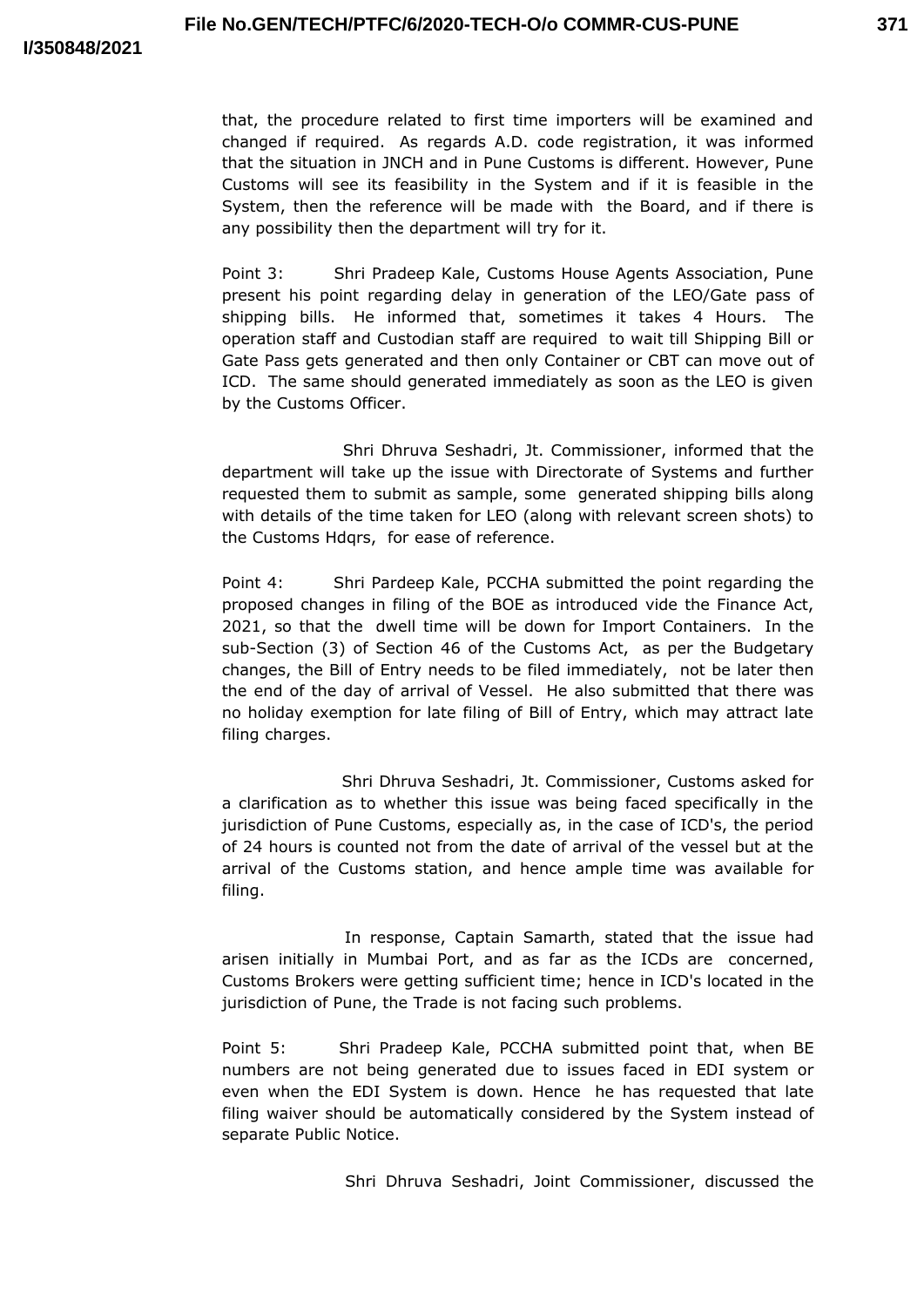point and explained that the Bill of Entry (Electronic Integrated Declaration and Paperless Processing) regulations 2018, provided for waiver of late fee by the proper officer in deserving cases such as system problems being faced, and that the officers in the jurisdiction of Pune Customs were waiving the charges accordingly in deserving cases.

Point 6:- Shree Rajdeepak Bhargava, Director, Avignon Private Ltd. Pointed out the issue which the Trade are facing on a regular basis. Due to changes made in Notfn. No. 50/2017 the CHA 47079000 were put under condition 9 which is mandatory for IGCRD instead of End use Bond which was the practice. The opinion of Trade is that, there should be at least a 15 day notice provided before such budgetary changes were made. If the Trade had been given sufficient notice with the help of digitalisation of process, such issue would have been easily resolved.

He also submitted that the new CAROTAR Rule should be simplified by asking FTA members to upload the COO issued on the website so the Indian Customs or any authority can accesses the same if they have any doubt.

Shri Dhruva Seshadri, Joint Commissioner, replied to PCCHA members that budgetary changes cannot ordinarily be informed in advance and that the occurence mentioned was a specific one which had been resolved by Systems already. Further he informed that the uploading of COO by different countries/issuing authorities is not uniform and to the extent possible, Pune Customs officers were verifying the details from the websites of issuing authorities so as to carry out assessment in a minimally intrusive manner.

Further, Jt. Commissioner informed about e-BRC, he has requested to the Trade to ensure that the bank account details and the A.D. Code which are mentioned on the Shipping Bill is the actually the same where the remittance is to be received. And the same are to be conveyed to the foreign buyers also, so that it will reduce the mismatch data.

# **The points raised during the previous PTFC meeting by PCHAA members were as follows:**

## **Para 5. (sub para 8 C )**

The members had raised the point that Custom Broker with AEO-LO Status to be printed on Shipping Bill and Bill of Entries. The Customs Broker who is awarded an AEO-LO status, his AEO-LO Status should be printed on shipping bill and Bill of Entries as the case may be. That will help as.

- a. A Company will easily be recognized that the Customs Broker is AEO.
- b. An Officer will come to know that the Customs Broker is AEO, and identity will be easily established. That will encourage more CBs to became AEO. They insisted that it would be easier to offer additional benefits to Customs Broker via System. The Chairman enquired whether the importers status was being detected by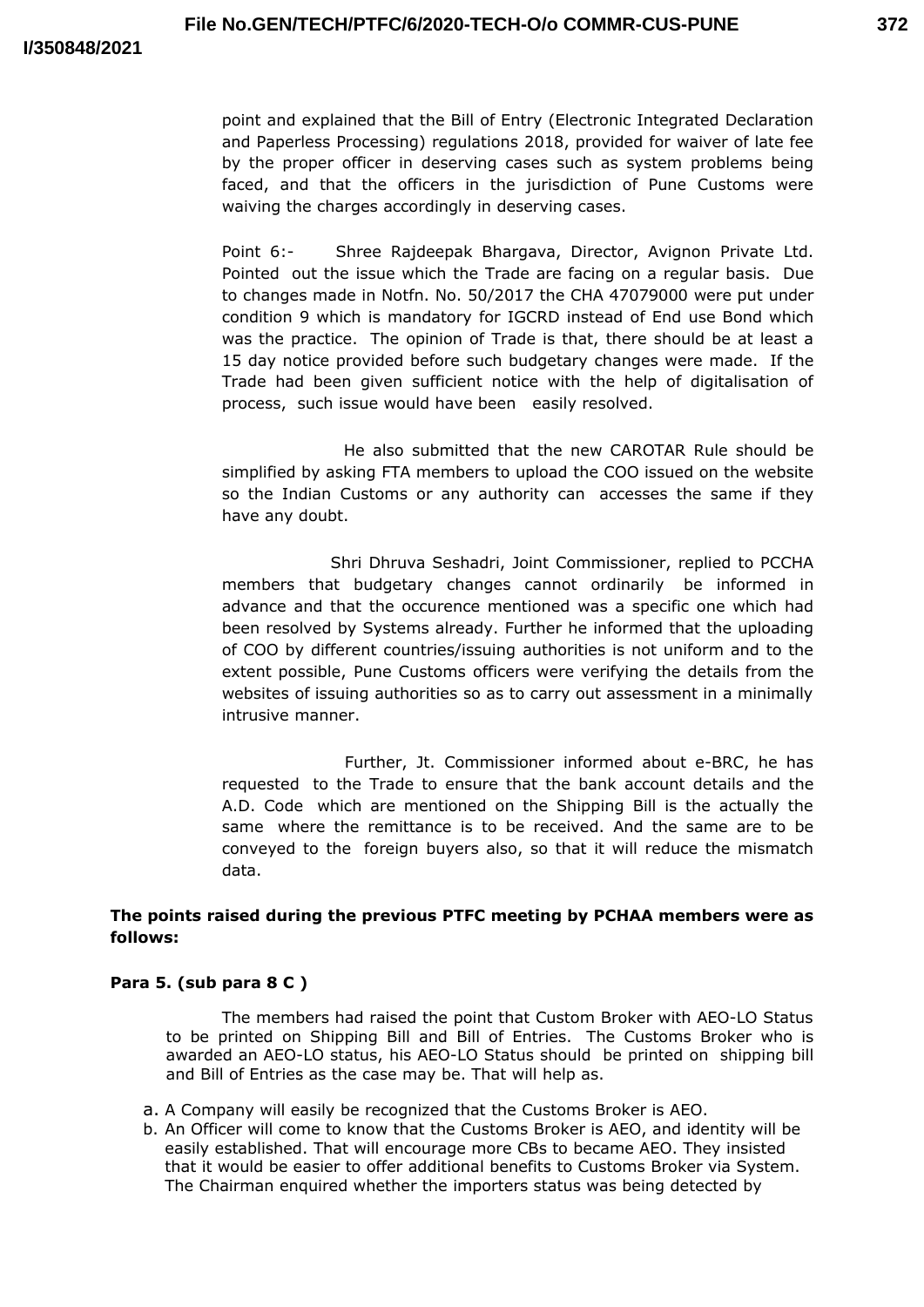systems and applicable priority in systems/RMS was accorded. On this Trade replied affirmative, however the same was not seen for customs brokers which was necessary. Hence to be taken up with Systems.

# **(AC EDI Section)**

### **Action Taken-:**

AC (EDI) replied that the request vide an email dated.07.08.2020 has been sent to D G System and reply is awaited. Also letter dtd.14.12.2020 is sent to CCU Pune Zone requesting to take up the issue with D.G.System.

### **(Para closed)**

**Para 6.** The members further raised the point For the Customs Broker Licenses issued by Pune Custom Commissionerate, Principal and Parent Commissionerate is Pune. When we get new Customs Broker License or after we get it renewed, we need to register through Mumbai Customs House CB Section for EDI upload. We do agree that in earlier days the System Manager was not stationed in Pune and hence this was being done by Mumbai System Manager. But now the situation has changed and Pune Commissionerate is having separate System Manager.

They requested to take this matter with D.G. Systems / CBIC and allow to register Pune Licenses through Pune System Manager in the EDI System.

## **( AC CB Section)**

### **Action Taken:**

It was informed that the matter had already been taken up, as a letter dtd.14.12.2020 had been sent to CCU Pune Zone, requesting to take up the issue with D. G. Systems.

#### **( Para Closed )**

**Para 7.** The members raised the point regarding CAROTAR the query memo which is asking for Form-I after hours and again next day they are asking for article 3.4, 3.5 & 3.6 to be uploaded, which makes the process very tedious. Moreover, asking for Country of Origin, when the exporting country is giving all the details, it appears that there is duplication of work in faceless assessment and time consuming. In the system after uploading the Form, the system raised the issue of costing next day due to which the containers are getting delayed.

## **(DC Technical)**

### **Action Taken :**

Deputy Commissioner (Tech) replied that compliance report regarding above point has been called for from all Customs Divisions / Ports and examined. In the matter. It is to report that all the Bills of Entry are assessed by the Faceless Assessment Group (FAG). None of the FAG has called for the Form-I or any other document under CAROTAR,2020 from importers. However, the importer are required to produce the original Country of Origin (COO) certificates and which needs to be physically defaced